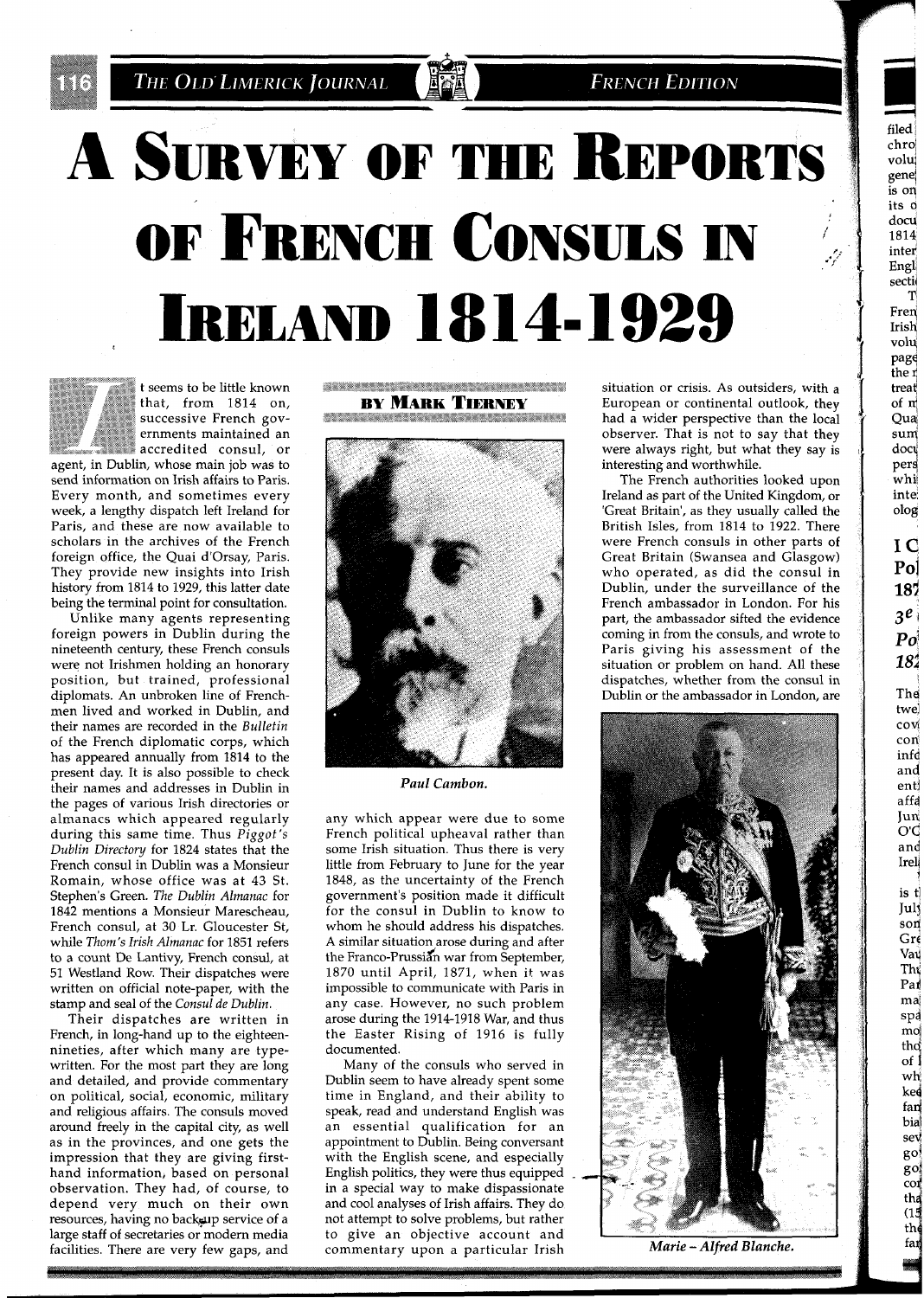

filed under the heading 'Ireland', in strict chronological order and in bound volumes, though contained within the general series on England (Angleterre). It is only after 1918 that Ireland stands on its own in the general catalogue of documents in the Quai d'Orsay. Between 1814 and 1918, the Irish volumes are interspersed among those dealing with England and, indeed, form a kind of subsection of the English material.

There are five major series in the French foreign office with material of Irish interest. A complete list of all the volumes relating to Ireland is given on page 165. It has seemed best to highlight the more important volumes and subjects treated of, in order to illustrate the kind of material which may be found in the Quai d'Orsay. The following is only a summary of a selection of historical documents, and the selection has been a personal one, i.e. referring to subjects which the present writer found interesting. I have followed a chronological order.

## **I Correspondance Politique De L'Origine A 1871**

# *3e Partie: Correspondence Politique des Consuls, 1826-1* **870** *Angleterre*

There is material of Irish interest in twelve volumes in this series. Volume 13 covers the years 1841 to 1844, and contains a considerable amount of information on the Repeal Movement and Daniel O'Connell. The volume is entirely given over to Irish political affairs during these years, ending in June, 1844. There are descriptions of O'Connell's famous monster meetings, and of the early days of the Young Irelanders.

Volume 14 is the most important one is this series, covering the period from July, 1844, to February, 1848. There is some very important material on the Great Famine, sent by Monsieur A. Vaubicourt, the French consul in Dublin. Thus on 30 October, 1845, he reported to Paris that 'the scourge which has hit many parts of the continent has not spared Ireland. Indeed, it can have a most fatal influence on the country, and I thought it my duty to draw the attention of king (Louis Philippe) to the situation, while at the same time I shall continue to keep a close watch on the progress of the famine'. One notices a clear anti-English bias in the consul's dispatches, and he is severely critical of the way in which the government handled the crisis: 'The government is more concerned in controlling the making of illicit whiskey than of trying to feed the starving poor' (15 November, 1845). An& in analysing the reaction of the Irish people to the famine, Vaubicourt notes that:



*Louis Philippe.* 

*The poorer Irish country people, because of their deep religious convictions, are convinced that Divine Providence has visited them in this way as a punishment*  . . . *They are cowed and depressed by their new Enemy: fever, pestilence and Famine. their reactions are similar to their attitude in the past to oppressive governments and landlords: a sense of helplessness. They adopt a Doomsday approach and hardly dare to help themselves [23 July,* 18461.

Volume 42 covers the year 1867, and deals almost exclusively with the Fenian Rising, concentrating on the months of March, April and May. There are almost day-to-day dispatches, recounting scenes in Tallaght, Kilmallock, Kerry, Drogheda, etc . . . The American Fenians, such as Godfrey Massy and John Morrissy, areshown to have been among the principal instigators. The French consul considers that the way in which the judge passed sentence of death on some of the Fenians was 'barbarous' (5 May, 1867). 'They seem to have forgotten that these men are US. citizens and that their execution would harm relations between England and the United States.'

# **I1 Correspondance Politique 1817 A 1896**

## *Angleterre*

This is a very long series, with over one hundred volumes. Only five of these have material of Irish interest, but they are a rich mine of information and commentary on the Land War, first and second Home Rule Bills, Parnell, Davitt, etc. The most important volume, which deals exclusively with Irish affairs, is volume 77, covering the years 1886 to 1888. The French consul in Dublin in 1886 was Baron de Cussy, and he had a deep knowledge of English politics. He realised that a new phase had begun in Irish history. In fact, he was one of the first commentators to recognise the

# **FRENCH EDITION**



ij yn

Ŧ

Ulster question and to appreciate the diehard attitude of the Orangemen. As early as 9 January, 1886, de Cussy sounds the following warning about the Unionist opposition to Home Rule: 'They are getting ready for an armed resistance against any attempt to impose independence for Ireland. This may be said for certain, that unless certain demands, on the nationalist side be moderated, the sword will be called in, sooner or later, to settle the dispute.'

De Cussy also realises the role which the Conservative party has played in fomenting the situation in Ulster and on 24 February he accuses Lord Randolph Churchill of using phrases in Belfast 'certain to incite the people to civil war (une invitation a la guerre civile) '. He also was one of the first to point out that the real problem in the north-east part of Ireland was Scottish rather than English. He found that Scottish troops, all over Ireland, were unpopular, and on 31 May, 1886, described a clash 'between the Dubliners and Scottish troops in a back street in the capital city'. Finally, he is aware of the religious dimension to the struggle between the Irish and the Scottish in Ulster. he notes how the Orange-men always refer to Catholics as 'papists', and that this religious antagonism is felt at every level of society, so that even 'the workers are totally divided along religious lines' (July, 1886). As a result of de Cussy's dispatches, the French authorities sent a second French consul to Ireland, Monsieur Boeufve, who operated for the most part out of Belfast. Thus did the French, at this early date, recognise the 'Two Irelands' which were emerging from the struggle for Home Rule.

# **I11 Correspondance Politique Et Commerciale**  1897 A 1918

#### *Grande Bretagne.*

There is only one volume given up to Irish affairs in this series, catalogued under the title 'NS volume 4: Irlande 1897 *<sup>B</sup>*1914'. Containing over four hundred folios, written on both sides, it covers in detail such important historical events as the Local Government Act, the Boer War, the visit of Queen Victoria in 1900, the Land Acts of 1903, the Third Home Rule Bill, the rise of Sinn Fein, the Volunteers, the Curragh Mutiny, the Howth Gunrunning, etc. Much of this volume is taken up with the dispatches of Monsieur Paul Cambon, the French ambassador in London, whose observations on the Irish situation are most enlightening and wellinformed. He was on personal terms with many of the people involved, and, as he remained in London from 1900 to 1920, he had a long-standing appreciation of both the Irish and English situations. This volume also contains the dispatches of the French consuls resident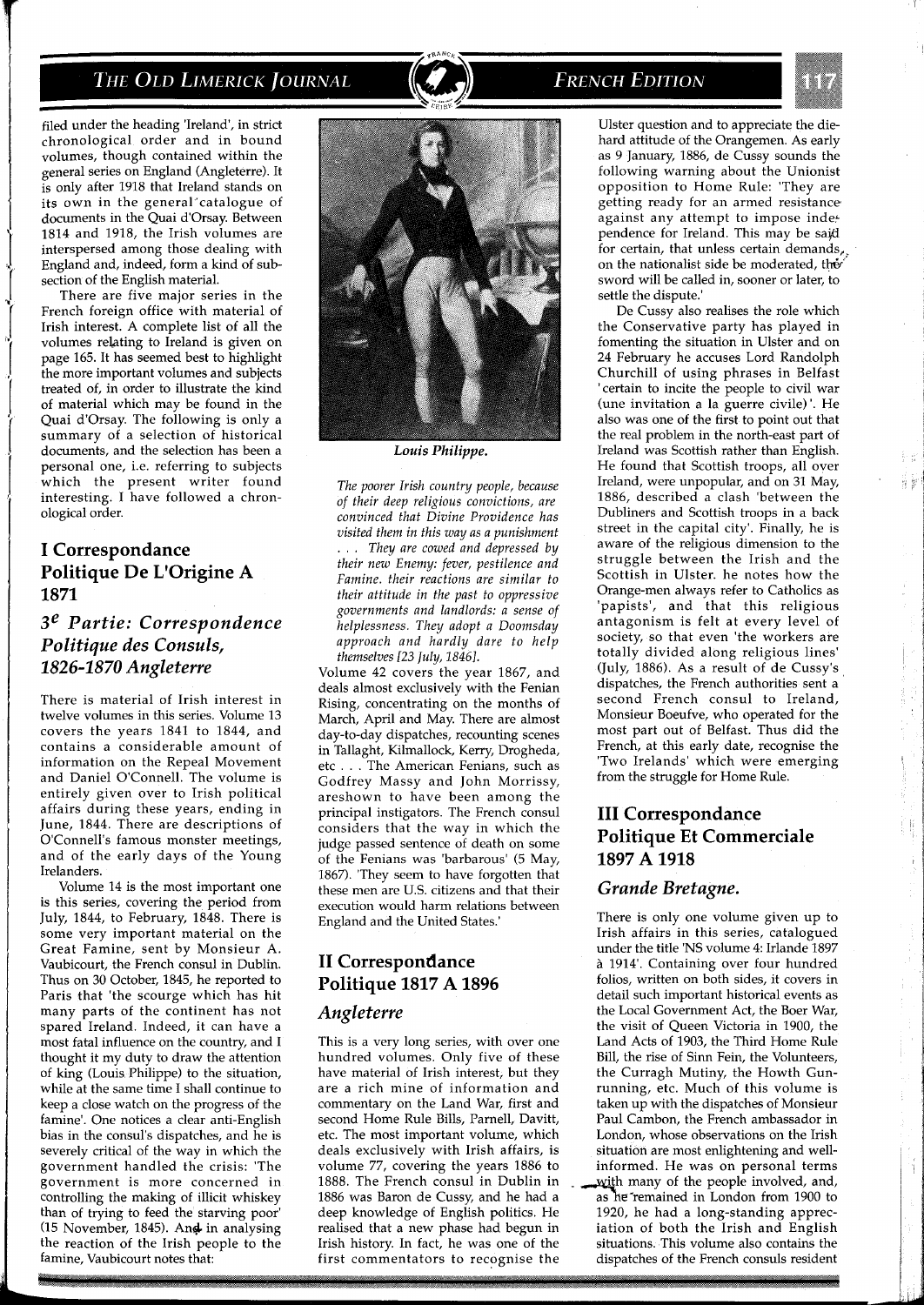

*Michael Davitt, from a portrait by William Orpen.* 

#### in Dublin and Belfast.

What emerges from a study of these reports is the very unsettled state of Ireland at the end of the nineteenth century. 'Irish opposition to English rule is as deep today (1897) as ever, though perhaps it does not express itself so openly as previously.' And as one enters the twentieth century, there are numerous warnings of civil war and insurrection. The visit of Queen Victoria was supposed to win over the Irish to British rule, but Paul Cambon sees it in a different light: 'She is coming over to save what she can of her links with Ireland, *before they are severed,* but all the trouble will be in vain. Anyone who has been asked his opinion on the matter says: 'It is too late'. (12 March 1900). The queen's visit 'is only *a kind of calm before the storm.* Nothing will have changed' (5 April, 1900).

These French dispatches are a useful antidote to the propaganda which filled the English newspapers at the time, and show how the Conservative government's attempt to put into their principle of 'constructive unionism'. failed miserably in the long run. Monsieur Brault, the French consul in Dublin, wrote in March, 1903.

*If one can believe all the Conservative propaganda about the New Ireland which is going to emerge from this latest piece of British legislation [i.e. the Land Act,] then the country is undoubtedly on the threshold of a Golden Age. The question one has to ask is, however, how long will this Golden Age last, and whether an Age of Fire may not follow it ('et si l'age de feu ne lui succidera pas trop tot).* 

Another corrective to the usual interpretation of Irish history between the years of 1912-14 is provided by the comments of the Ulster situation by the French consuls. Their point of view may be summed up in the following way: The English government was so distracted by

the Northern Ireland anti-Home Rule noises, that it had failed to notice the more sinister and powerful forces for independence in the south. Thus instead of saying that 'the North began', *it would be truer to say that* 'the North acted as a blind', allowing the forces of Irish militant nationalism to thrive and develop in the South. Paul Cambon sees the real significance of the Irish Volunteers from the very beginning: 'The National Volunteers have not been formed to fight against the Ulster Unionists, but rather in order to expel the English soldiers from Ireland *(en vue de chasser de l1 'ile les soldats anglais)'.* 

Paul Cambon provides some new insights into the Curragh Mutiny of March, 1914. The value of his dispatches lies in the fact that he had personal conversations with people in the war office in London and got their *vies verbatim,* which he quotes at length. He sees the Curragh Mutiny as a drawing back from responsibility by the British government when forced to take an unpopular decision. In a report from London, dated 28 March, 1914, Cambon quotes a conversation he had with Sir Edward Grey, the foreign secretary, in which Grey told him that 'the real significance of the Curragh Mutiny lies in the fact that it will force Redmond into a compromising mood vis-A-vis Home Rule. For it shows beyond a doubt that in no way can the government coerce Ulster into a united Irish parliament in Dublin.' In other words, partition became a reality after the revelations of the Curragh Mutiny.

### **IV La Guerre, 1914-1918: Grande Bretagne**

#### *Irlande: Vols,* **545,546,547.**

The French authorities looked upon the 1916 Rising within the context of World War 1. All the material relating to the Easter Rising is contained in volume 545 of this series, and covers the period from March, 1915, to November, 1916. The French consul in Dublin throughout 1916 was Monsieur J. de Longchamps. He sent a long report to Paris on 18 April, 1916, stressing the anti-war feelings in Ireland. He suggested that the French foreign office should try to contact certain members of the Irish clergy and win them round to a pro-war (i.e. pro-French) point of view. They should send some French priests to lecture on the war situation, and even some priests from Alsace to show how the minority have been ill-treated by the Germans in Alsace. What alarmed the French consul was the growing sympathy for Germany among the Irish, and he warned of the **--** *fhe Sinn Féiners have won over the* consequences of the St Patrick's Day consequences of the St Patrick's Day *sympathy of the majority of the Irish*  parade by the Volunteers: 'It is clear that a rebellion is possible in the country.' *that of Home Rule for Ireland, but* 

 $m$ ilitary attaché in London, took a special

**FRENCH EDITION** 



*A Co. Limerick landlord under close police protection.* 

interest in the Easter Rising. He sent a lengthy dispatch to Paris on 25 April, 1916, saying that 'it is all part of a German plot to keep as many British troops as possible occupied in Ireland and away from the Western Front'. He sees more than a coincidence in the fact that the Dublin rising and the bombardment by a flotilla of German warships on the east coast of England occurred simultaneously. The bombardment of Lowestoft and the Dublin rising were both part of an overall plan to disengage British troops from the continent. He even thought that the Germans might effect a landing on the east coast of England to boost this scaretactic of bombardment.

Monsieur Paul Cambon, the French ambassador in London, also assesses the Easter Rising, in a dispatch sent to Paris on **3** May, 1916. He is astonished at the way in which the Irish have turned away from their former friend. France. The breakaway began when France and England signed an entente, although he admits that the anti-Catholic policy of the French government since 1905 had also helped to cool French-Irish relations. On the other hand, no one should be surprised if the Irish have turned to the Germans for help, as in the past they have turned to Spain and France for military aid. And there were two main reasons why Ireland in her present need might seek German help: (i) Germany would bring England to her knees and then England would have to give in to Ireland and (ii) the Germans would help to boost Irish industry, 'something which the English have neglected to do'.

Paul Cambon is one of the first to recognise the fact that the future in Irish politics belongs to Sinn Féin, and that the days of the Nationalist Party are over. Thus, in his dispatch of **3** May, 1916, he notes how

Colonel de la Panouse, the French *separation. The republican flag has*